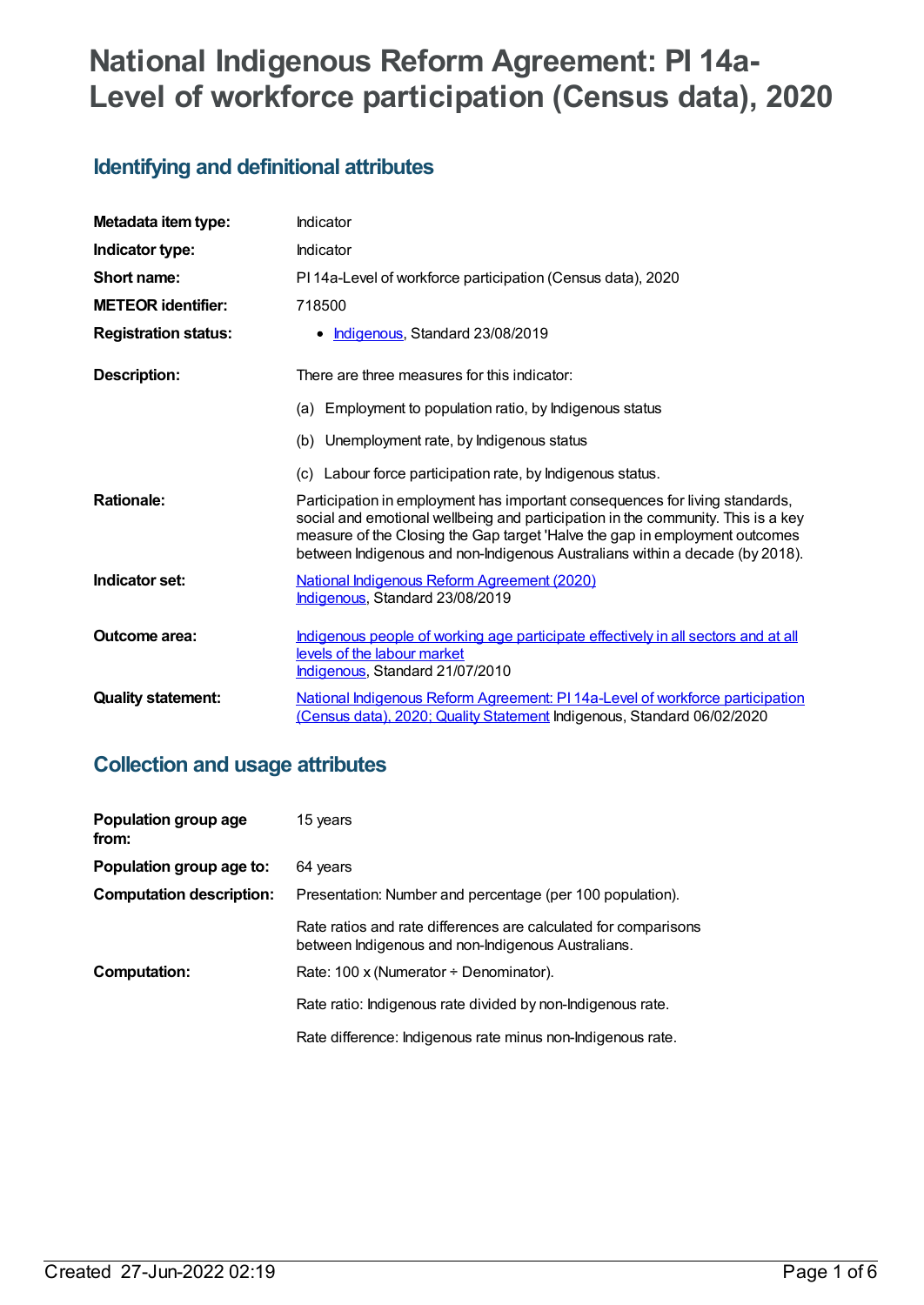| <b>Numerator:</b>               | For 5-yearly reporting:                                                                                                                                                                                                                                                                                         |
|---------------------------------|-----------------------------------------------------------------------------------------------------------------------------------------------------------------------------------------------------------------------------------------------------------------------------------------------------------------|
|                                 | Measure (a):                                                                                                                                                                                                                                                                                                    |
|                                 | Number of employed people aged 15-64 excluding those that were overseas,<br>temporary visitors and those whose Indigenous status and labour force status were<br>not stated.                                                                                                                                    |
|                                 | Measure (b):                                                                                                                                                                                                                                                                                                    |
|                                 | Number of unemployed people aged 15-64 excluding those that were overseas,<br>temporary visitors and those whose Indigenous status and labour force status were<br>not stated.                                                                                                                                  |
|                                 | Measure (c):                                                                                                                                                                                                                                                                                                    |
|                                 | Number of people aged 15–64 in the labour force excluding those that were<br>overseas, temporary visitors and those whose Indigenous status and labour force<br>status were not stated.                                                                                                                         |
|                                 | For comparison with survey data:                                                                                                                                                                                                                                                                                |
|                                 | Measure (a):                                                                                                                                                                                                                                                                                                    |
|                                 | Number of employed people aged 15-64 excluding those living in non-private<br>dwellings, members of the permanent defence forces, members of foreign<br>representations, those that were overseas, temporary visitors and those whose<br>Indigenous status and labour force status were not stated.             |
|                                 | Measure (b):                                                                                                                                                                                                                                                                                                    |
|                                 | Number of unemployed people aged 15-64 excluding those living in non-private<br>dwellings, members of the permanent defence forces, members of foreign<br>representations, those that were overseas, temporary visitors and those whose<br>Indigenous status and labour force status were not stated.           |
|                                 | Measure (c):                                                                                                                                                                                                                                                                                                    |
|                                 | Number of people aged 15–64 in the labour force excluding those living in non-<br>private dwellings, members of the permanent defence forces, members of foreign<br>representations, those that were overseas, temporary visitors and those whose<br>Indigenous status and labour force status were not stated. |
| <b>Numerator data elements:</b> | Data Element / Data Set-                                                                                                                                                                                                                                                                                        |
|                                 | Person-labour force status, code N                                                                                                                                                                                                                                                                              |
|                                 | Data Source                                                                                                                                                                                                                                                                                                     |
|                                 | <b>Census of Population and Housing</b>                                                                                                                                                                                                                                                                         |
|                                 | Guide for use                                                                                                                                                                                                                                                                                                   |
|                                 | Data source type: Census.                                                                                                                                                                                                                                                                                       |
|                                 | Supplementary numerator data source.                                                                                                                                                                                                                                                                            |
|                                 | Data Element / Data Set-                                                                                                                                                                                                                                                                                        |
|                                 | Person-age, total years N[NN]                                                                                                                                                                                                                                                                                   |
|                                 | Data Source                                                                                                                                                                                                                                                                                                     |
|                                 | <b>Census of Population and Housing</b>                                                                                                                                                                                                                                                                         |
|                                 | Guide for use                                                                                                                                                                                                                                                                                                   |
|                                 | Data source type: Census.                                                                                                                                                                                                                                                                                       |

Supplementary numerator data source.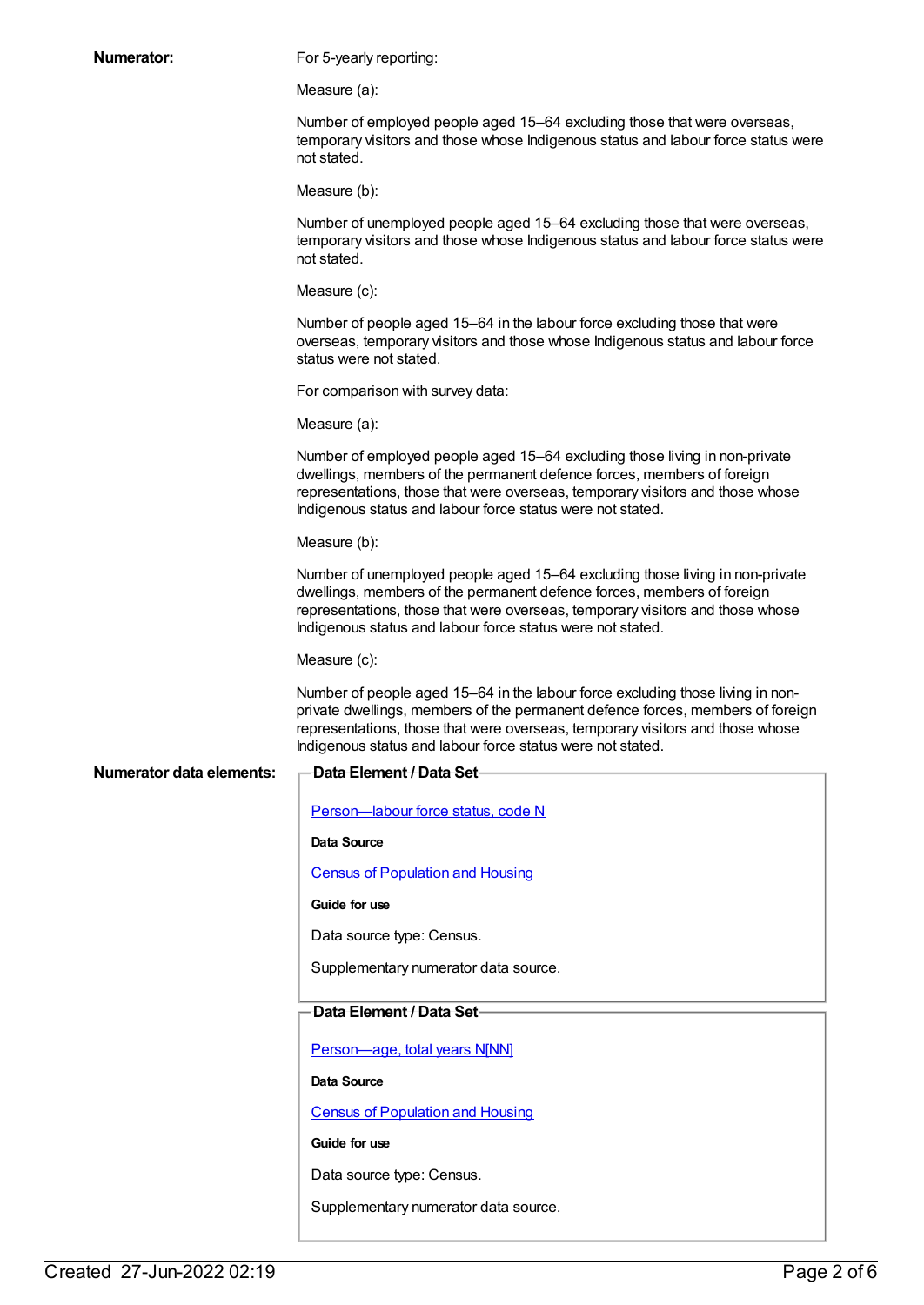**Denominator:** For 5-yearly reporting:

Measure (a):

Census counts of people aged 15–64 excluding those that were overseas, temporary visitors and those whose Indigenous status and labour force status were not stated.

Measure (b):

Census counts of people in the labour force aged 15–64 excluding those that were overseas, temporary visitors and those whose Indigenous status and labour force status were not stated.

Measure (c):

Census counts of people aged 15–64 excluding those that were overseas, temporary visitors and those whose Indigenous status and labour force status were not stated.

For comparison with survey data:

Measure (a):

Census counts of people aged 15–64 excluding those living in non-private dwellings, members of the permanent defence forces, members of foreign representations, those that were overseas, temporary visitors and those whose Indigenous status and labour force status were not stated.

Measure (b):

Census counts of people in the labour force aged 15–64 excluding those living in non-private dwellings, members of the permanent defence forces, members of foreign representations, those that were overseas, temporary visitors and those whose Indigenous status and labour force status were not stated.

Measure (c):

Census counts of people aged 15–64 excluding those living in non-private dwellings, members of the permanent defence forces, members of foreign representations, those that were overseas, temporary visitors and those whose Indigenous status and labour force status were not stated.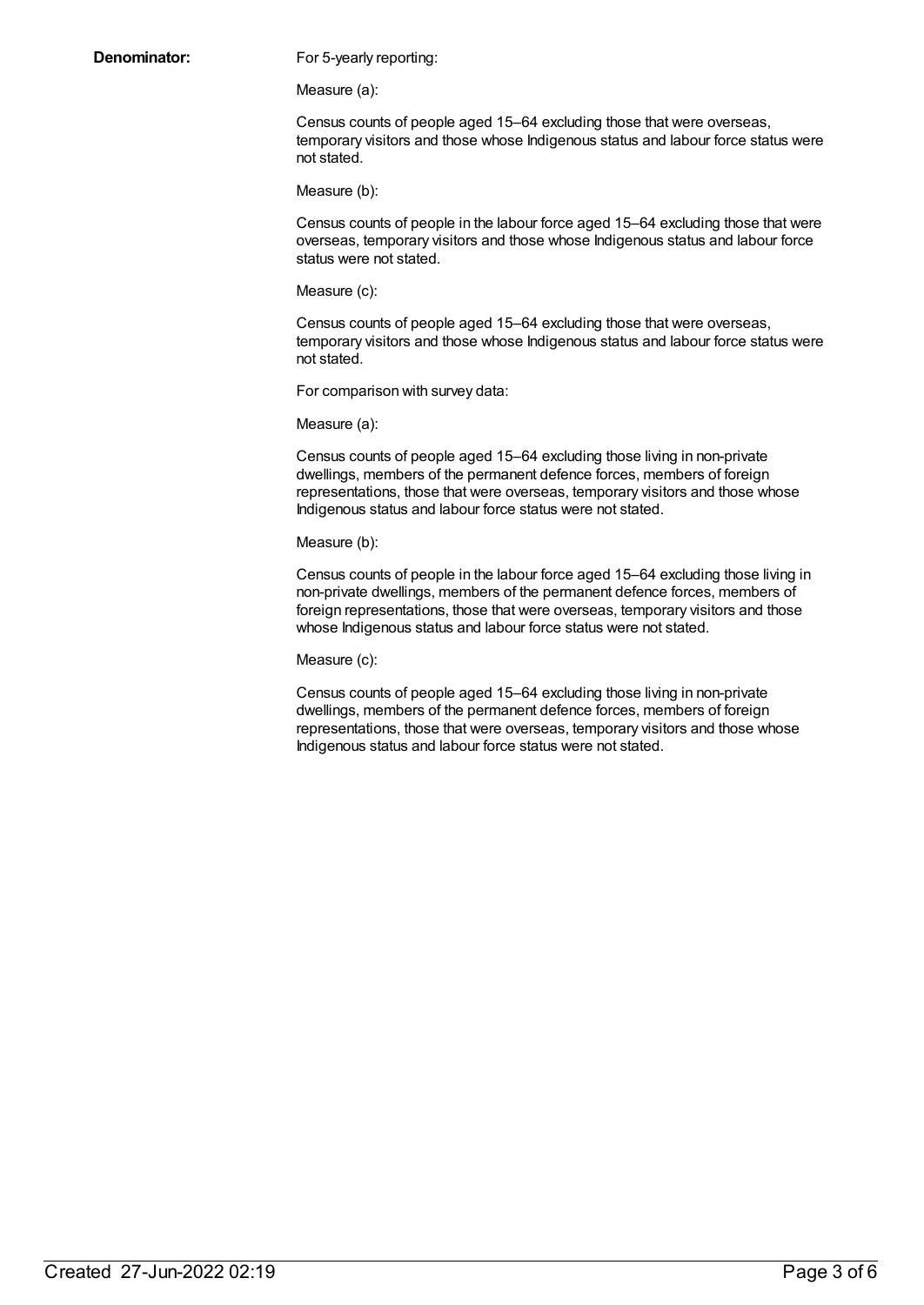#### **Denominator data elements:**

#### **Data Element / Data Set**

**Data Element**

Person—age

**Data Source**

Census of [Population](https://meteor.aihw.gov.au/content/393890) and Housing

**Guide for use**

Data source type: Census.

Supplementary denominator data source.

#### **Data Element / Data Set**

#### **Data Element**

Person—Census counts of population of Australia

**Data Source**

Census of [Population](https://meteor.aihw.gov.au/content/393890) and Housing

**Guide for use**

Data source type: Census.

Supplementary denominator data source.

#### **Data Element / Data Set**

**Data Element**

Person—labour force status

**Data Source**

Census of [Population](https://meteor.aihw.gov.au/content/393890) and Housing

**Guide for use**

Data source type: Census.

Supplementary denominator data source.

**Disaggregation:** National and state/territory by Indigenous status, by remoteness area.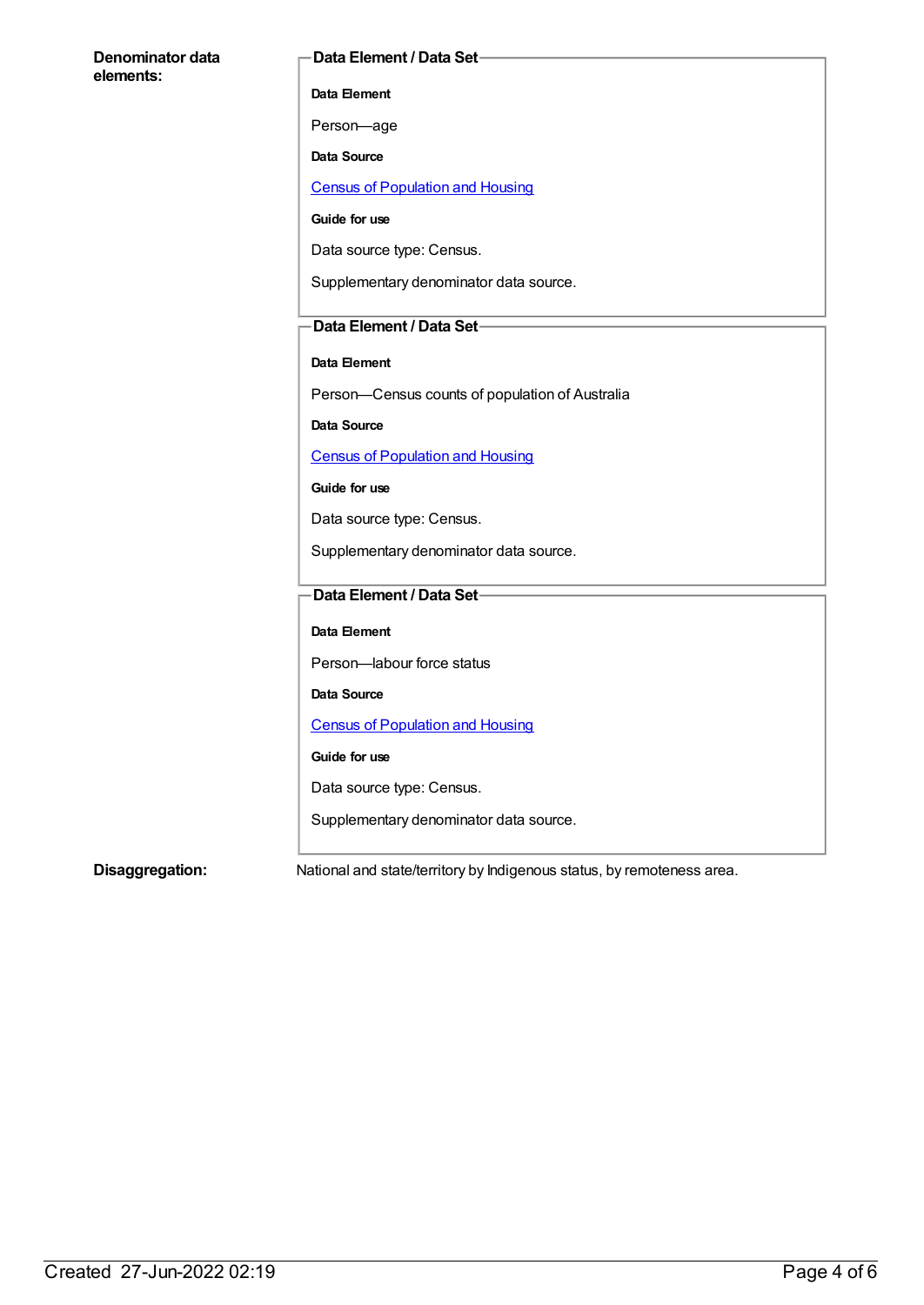| <b>Disaggregation data</b><br>elements: | Data Element / Data Set-                                                                                                                                                                                                                                                                                                   |
|-----------------------------------------|----------------------------------------------------------------------------------------------------------------------------------------------------------------------------------------------------------------------------------------------------------------------------------------------------------------------------|
|                                         | Data Element                                                                                                                                                                                                                                                                                                               |
|                                         | Person—area of usual residence, statistical area level 1 (SA1) (ASGS 2016)                                                                                                                                                                                                                                                 |
|                                         | Data Source                                                                                                                                                                                                                                                                                                                |
|                                         | <b>Census of Population and Housing</b>                                                                                                                                                                                                                                                                                    |
|                                         | Guide for use                                                                                                                                                                                                                                                                                                              |
|                                         | Data source type: Census.                                                                                                                                                                                                                                                                                                  |
|                                         | Data Element / Data Set-                                                                                                                                                                                                                                                                                                   |
|                                         | Data Element                                                                                                                                                                                                                                                                                                               |
|                                         | Person-Indigenous status                                                                                                                                                                                                                                                                                                   |
|                                         | Data Source                                                                                                                                                                                                                                                                                                                |
|                                         | <b>Census of Population and Housing</b>                                                                                                                                                                                                                                                                                    |
|                                         | Guide for use                                                                                                                                                                                                                                                                                                              |
|                                         | Data source type: Census.                                                                                                                                                                                                                                                                                                  |
| <b>Comments:</b>                        | There are no new data available for this cycle of reporting.                                                                                                                                                                                                                                                               |
|                                         | The 2016 census data, except for remoteness data, were provided for the 2018<br>NIRA report. Remoteness data were provided for the 2019 NIRA report (2017–18<br>reporting cycle).                                                                                                                                          |
|                                         | The baseline NIRA Report reported data from the 2006 Census as the<br>supplementary data collection.                                                                                                                                                                                                                       |
|                                         | Baseline year for the Council of Australian Governments' Closing the Gap target<br>(Halve the gap in employment outcomes between Indigenous and non-Indigenous<br>Australians within a decade) is 2008; baseline year for this measure is 2006.                                                                            |
|                                         | Two Census data specifications are provided. The second specification is<br>designed to allow for comparisons to be made with survey data. The survey data,<br>unlike the Census data, excludes people living in non-private dwellings, members<br>of the permanent defence forces and members of foreign representations. |
|                                         | The term 'Aboriginal and Torres Strait Islander people' is preferred when referring<br>to the separate Indigenous peoples of Australia. However, the term 'Indigenous' is<br>used interchangeably with 'Aboriginal and Torres Strait Islander' in this indicator to<br>assist readability.                                 |
| Donrocontational attributoc             |                                                                                                                                                                                                                                                                                                                            |

#### **Representational attributes**

| <b>Representation class:</b> | Percentage |
|------------------------------|------------|
| Data type:                   | Real       |
| Unit of measure:             | Person     |
| Format:                      | N[N].N     |
|                              |            |

# **Indicator conceptual framework**

**Framework and dimensions:** [Socioeconomic](https://meteor.aihw.gov.au/content/410674) Factors

## **Data source attributes**